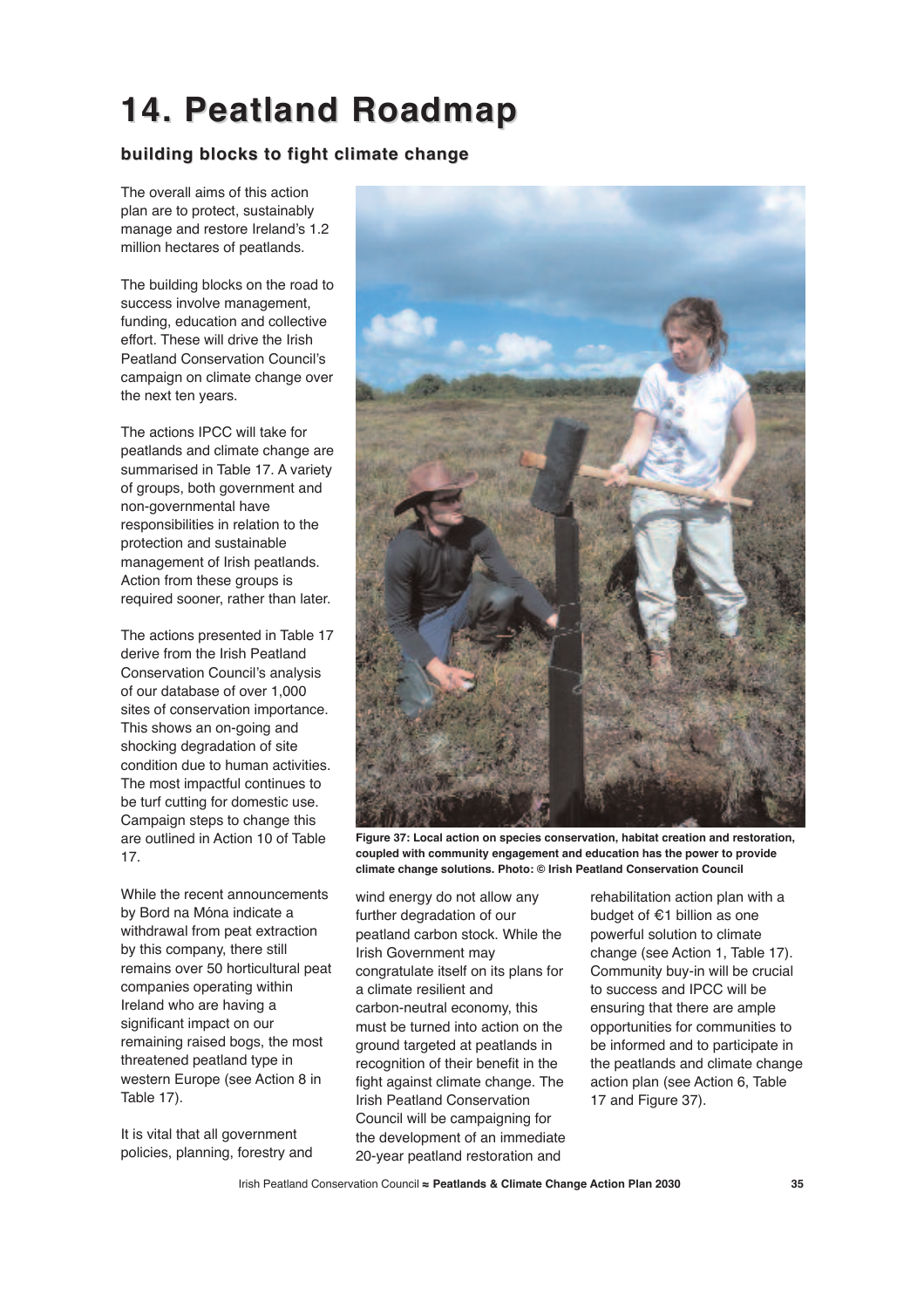| Table 17: Campaign actions for peatlands and climate change to be pursued by the Irish Peatland Conservation Council. |                                                                                                                                                                                                                                                                                                                                                      |                 |                                                                                  |                                                                                                                                                                                                                                                                                            |
|-----------------------------------------------------------------------------------------------------------------------|------------------------------------------------------------------------------------------------------------------------------------------------------------------------------------------------------------------------------------------------------------------------------------------------------------------------------------------------------|-----------------|----------------------------------------------------------------------------------|--------------------------------------------------------------------------------------------------------------------------------------------------------------------------------------------------------------------------------------------------------------------------------------------|
| #                                                                                                                     | <b>Campaign Actions for peatlands and climate</b><br>change                                                                                                                                                                                                                                                                                          | <b>Priority</b> | <b>Timescale</b><br>On-going<br>Short 0-3 yrs<br>Medium 3-5 yrs<br>Long 6-10 yrs | <b>Bodies Responsible</b>                                                                                                                                                                                                                                                                  |
| 1                                                                                                                     | Develop a 20-year, $\epsilon$ 1 billion peatland restoration<br>and rehabilitation action plan to help combat<br>climate change and set up an overseeing group<br>to direct and co-ordinate the programme                                                                                                                                            | High            | On-going                                                                         | National Parks and Wildlife Service, Bord na<br>Móna, Non-Governmental Organisations, Local<br>Authorities, Government Departments of<br>Environment, Climate, Agriculture and Heritage,<br><b>Peatlands Council</b>                                                                       |
| $\overline{2}$                                                                                                        | Set an annual target and funding stream for<br>peatland restoration and rehabilitation quantifying<br>the greenhouse gas emissions saved and the<br>biodiversity enhanced                                                                                                                                                                            | High            | Short                                                                            | National Parks and Wildlife Service, Government<br>Departments of Environment, Climate, Agriculture<br>and Heritage, Teagasc                                                                                                                                                               |
| 3                                                                                                                     | A network of demonstration sites on best practice<br>restoration and rehabilitation must be established<br>and documented                                                                                                                                                                                                                            | High            | Medium                                                                           | Non-Governmental Organisations, Local<br>Authorities, Community Wetlands Forum, Private<br>Individuals, National Parks and Wildlife Service                                                                                                                                                |
| 4                                                                                                                     | Develop a decision tool to assist land managers<br>in identifying the sites that will give the best<br>short-term restoration or rehabilitation results                                                                                                                                                                                              | Medium          | Short                                                                            | National Parks and Wildlife Service, Bord na Móna                                                                                                                                                                                                                                          |
| 5                                                                                                                     | A carbon credit system which will allow private<br>corporations and individuals to fund peatland<br>restoration must be developed so as to increase<br>and maintain the level of funding streaming<br>through to peatland restoration                                                                                                                | High            | Medium                                                                           | National Parks and Wildlife Service, Government<br>Departments of Environment, Climate, Finance,<br>Public Expenditure and Reform                                                                                                                                                          |
| 6                                                                                                                     | A new story line in education regarding peatlands<br>and climate change must be developed and<br>implemented across all curricula, back to back<br>with a strong public awareness campaign                                                                                                                                                           | High            | Short                                                                            | National Parks and Wildlife Service,<br>Non-Governmental Organisations, Local<br>Authorities, Community Wetlands Forum, Heritage<br>Council, Government Departments of Education,<br>Environment, Climate                                                                                  |
| 7                                                                                                                     | A nationwide land-use and habitat mapping<br>system needs to be made publically available to<br>inform policy development, planning decisions<br>and management actions in relation to climate<br>change                                                                                                                                             | Medium          | On-going                                                                         | National Parks and Wildlife Service, Bord na<br>Móna, Local Authorities, Government Departments<br>of Environment, Climate, Agriculture, Rural Affairs<br>and Heritage, Ordnance Survey Ireland,<br>Environmental Protection Agency, European<br>Environment Agency, Teagasc, Universities |
| 8                                                                                                                     | Industrial harvesting of peatlands for horticultural<br>moss peat must be stopped and alternative<br>products that are sustainably produced<br>developed. Rehabilitation plans for cutaway<br>areas must be developed and implemented                                                                                                                | High            | Short                                                                            | Peatlands Council, Government Departments of<br>Environment, Climate, Agriculture, Rural Affairs<br>and Heritage,                                                                                                                                                                          |
| 9                                                                                                                     | Planning laws need to be extended to provide<br>protection for peat carbon stocks remaining in<br>man-modified peatlands                                                                                                                                                                                                                             | High            | Short                                                                            | Government Departments of Environment,<br>Climate, Justice, Local Authorities                                                                                                                                                                                                              |
| 10                                                                                                                    | Burning turf in private homes must be phased out<br>as a community led initiative, through the<br>provision of grant aided, accessible, sustainable<br>energy sources dovetailed with carbon credits for<br>rewetting from turf-producing bogs                                                                                                       | High            | Short                                                                            | Government Departments of Environment,<br>Climate, Finance, Rural and Community<br>Development, Sustainable Energy Association of<br>Ireland, Local Energy Communities,<br><b>Local Authorities</b>                                                                                        |
| 11                                                                                                                    | A field survey of fens, setting conservation<br>targets and developing management plans for<br>blanket bogs and fens and the completion of the<br>designation of Special Areas of Conservation and<br>Natural Heritage Areas for peatland habitats must<br>be undertaken                                                                             | High            | Long                                                                             | National Parks and Wildlife Service, Government<br>Departments of Environment, Climate, Agriculture<br>and Heritage                                                                                                                                                                        |
| 12                                                                                                                    | Long-term greenhouse gas monitoring projects<br>on peatlands (to include dissolved organic<br>carbon) need to be established for all peatland in<br>a continuum from intact sites through to sites with<br>a thin coating of peat to allow for reporting of the<br>success of restoration and rehabilitation in terms<br>of greenhouse gas reduction | Medium          | On-going                                                                         | National Parks and Wildlife Service,<br><b>Environmental Protection Agency, Universities</b>                                                                                                                                                                                               |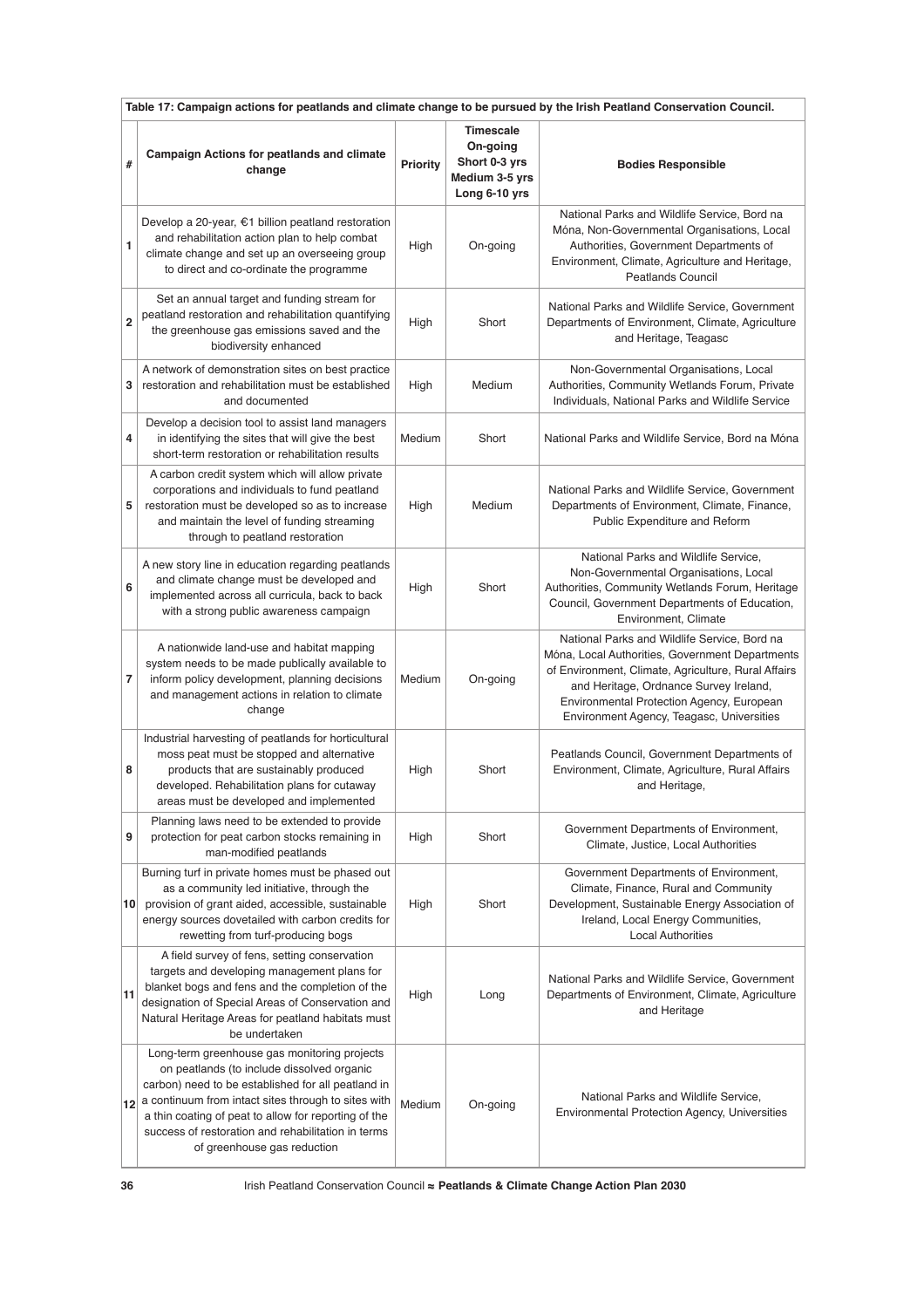# **15 Healthy Peatlands**

#### **keep the benefits flowing**

Peatlands provide many benefits. These benefits are regarded as natural capital. Natural capital is the world's stocks of physical and biological resources, including air, water, minerals, soils, fossil fuels and all living things. These stocks work together to deliver ecosystem goods and services that in turn provide benefits to society. These benefits include harvestable products like food, materials and fuel, clean water for people to drink and for industry to use, purified air to breathe, the natural decomposition of wastes, the conservation and recycling of essential nutrients like nitrogen and phosphorus, medicine, pest control, pollination, flood and drought regulation and beautiful places to visit. These services matter to people because they give us things we need. But because they are 'free', we don't value them in the same way we value things we have to pay for. The values of peatlands are listed below. This list is adapted for Irish peatlands but was originally published in the Scottish Peatland Strategy (2015<sup>1</sup>).

**Nature:** uniquely adapted groups of birds, plants, fungi, invertebrates and microorganisms, some not found together anywhere else in the world occur in peatlands. For example half of all endangered birds and 25% of rare plants occur in peatlands. One quarter of all of our mammals depend on peatlands for some phase of their life cycle. Ireland contains over 50% of all raised bog habitat remaining in Europe. Internationally the blanket bogs of Ireland and the UK form the largest single contribution (10- 15%) of this habitat in the world.



Half of Irish designated lands contain peatland. **Figure 38: Healthy functioning peatlands such as the Roundstone Bog in Co. Galway naturally capture and store carbon. Photo: © C. O'Connell**

**Water supply:** peatlands play an important role in the provision of drinking water both in areas where catchments are largely covered by peatlands and in drier areas where peatlands provide constant availability of water. Many of our salmon rivers depend on peaty catchments.

**Flood management:** intact peat bogs contain about 90% water and help to maintain steady flow rates on rivers and reduce downstream flood risks compared to damaged peatlands.

**Historic environment:** almost 4000 archaeological sites have been recorded within peatlands and the National Museum have over 3000 artifacts catalogued in their collection from peatlands.

**International image:** peatlands provide the backdrop for Ireland's wild countryside valued by the film and tourism industries and a key part of the brand for much of our food, drink and textiles.

**Fuel:** while commercial exploitation and turf cutting are not sustainable in the long-term, turf stacks and clamps are a familiar, if declining, sight in parts of the west, and the scent of peat smoke is distinctively appealing to residents and visitors.

#### **Carbon storage & sequestra-**

**tion:** peatlands store 1,566 million tonnes of carbon, 64% of the total soil organic carbon stock in Ireland<sup>2</sup>, Figure 38. Undisturbed peat accumulates carbon form the air at a rate of up to 0.7 tonnes per hectare per year3.

**Livestock grazing:** many peatland areas support grazing livestock, mostly sheep, but locally cattle. On some sites these can be used to control scrub and tree regeneration.

**Education:** peatlands are widely used as outdoor classrooms providing topics ranging from history/archaeology to restoration, climate change and conservation.

**Harvestable products:** collecting bog myrtle for midge repellent, tapping birch water and collecting berries for domestic preserves or gin additives are valuable.

**Cultural enrichment:** peatlands provide a sense of place for many and are an inspiration for Irish art, song, poetry and literature. Their colours are also captured in some tweeds and knitwear.

**Health & Recreation:** walking for its own sake, to reach distant mountains or a stream brings the benefits of physical exercise, refreshes the senses and encourages calm reflection in otherwise busy and crowded lives.

<sup>1</sup> Scotland's National Peatland Plan (2015), Scottish Natural Heritage, Scotland.

<sup>2</sup> National Parks and Wildlife Service (2015) National Peatlands Strategy, Department of Arts, Heritage and the Gaeltacht, Dublin.

<sup>3</sup> Pearce, F. (1994) Peat Bogs Hold Bulk of Britain's Carbon. New Scientist: 6 Article